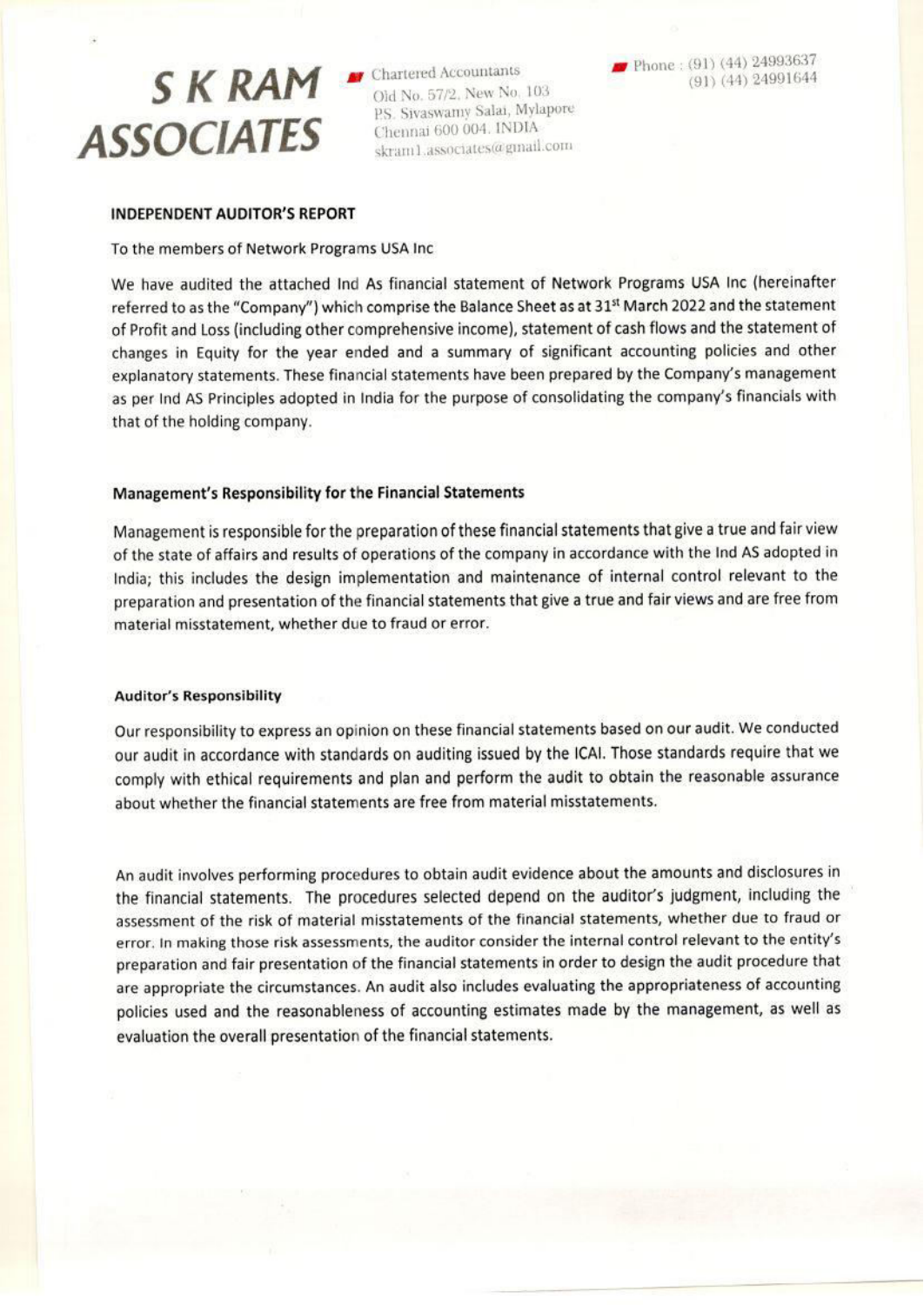We believe that the audit evidence we have obtained is sufficient and appropriate to provide a basis for our audit opinion.

## Opinion

In our opinion and to the best of our information and according to the explanation given to us, the financial statements give a true and fair view of the state of affairs of the company as at 31st March 2022, and of its results of operations for the year then ended in accordance with Generally Accepted Accounting Principles adopted in India.

For S K Ram Associates **Chartered Accountants** ICAI Firm Registration Number: 2842S

 $Sd$ /-

R. Balaji Membership Number: 202916 UDIN: 22202916AINLIG7097 Place of Signature: Chennai Date: 6<sup>th</sup> May 2022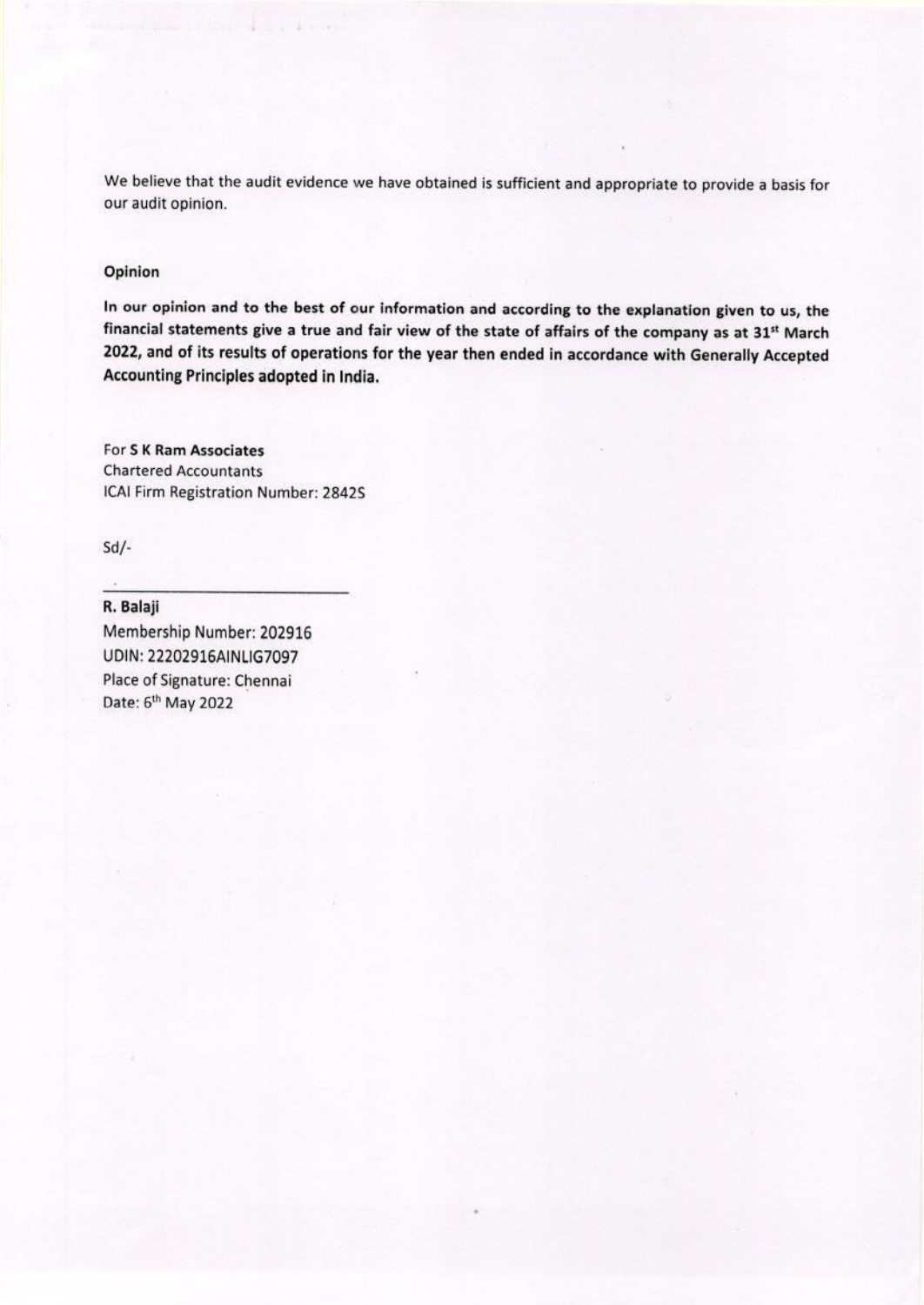### Audited Balance sheet as at 31st Mar'22

(All amounts in USD lakhs, unless otherwise stated)

| <b>Particulars</b>                                                                                            | <b>Notes</b>        | As at Mar 31, 2022             | As at Mar 31, 2021 |
|---------------------------------------------------------------------------------------------------------------|---------------------|--------------------------------|--------------------|
| <b>ASSETS</b>                                                                                                 |                     |                                |                    |
| <b>Current assets</b>                                                                                         |                     |                                |                    |
| Financial assets                                                                                              |                     |                                |                    |
| - Trade receivables                                                                                           | 2.1                 | 5.79                           | 5.79               |
| - Cash and cash equivalents                                                                                   | 2.2                 | 0.17                           | 0.17               |
| <b>Total</b>                                                                                                  |                     | 5.96                           | 5.96               |
| <b>Assets Total</b>                                                                                           |                     | 5.96                           | 5.96               |
| <b>EQUITY AND LIABILITIES</b>                                                                                 |                     |                                |                    |
| Equity                                                                                                        |                     |                                |                    |
| Equity share capital                                                                                          | 2.3                 | 0.50                           | 0.50               |
| - Reserves and surplus                                                                                        | 2.4                 | (6.42)                         | (6.31)             |
| Total                                                                                                         |                     | (5.92)                         | (5.81)             |
| Liabilities<br>Non-current liabilities<br>Financial liabilities                                               |                     |                                |                    |
| - Borrowings                                                                                                  | 2.5                 | 5.57                           | 5.44               |
| <b>Total</b>                                                                                                  |                     | 5.57                           | 5.44               |
| <b>Current liabilities</b><br><b>Financial liabilities</b>                                                    |                     |                                |                    |
| - Trade payables<br>- Other financial liabilities                                                             | 2.6<br>2.7          | 2.69<br>3.62                   | 2.69<br>3.64       |
| <b>TOTAL</b>                                                                                                  |                     | 6.31                           | 6.33               |
|                                                                                                               |                     |                                |                    |
| <b>Liabilities Total</b>                                                                                      |                     | 5.96                           | 5.96               |
| Significant Accounting Policies & Other Notes<br>Notes to the Balance Sheet<br>As per our report of even date | $\overline{1}$<br>2 |                                |                    |
| For S K RAM ASSOCIATES<br>Firm Registration No.2842S<br>Chartered Accountants                                 |                     | For and on behalf of the Board |                    |
| $Sd$ /-                                                                                                       | $Sd$ /-             | $Sd$ /-                        |                    |
| R.Balaji<br>Membership No.202916                                                                              | Director            |                                | <b>Director</b>    |

Place: Chennai, India Date : 6th May 22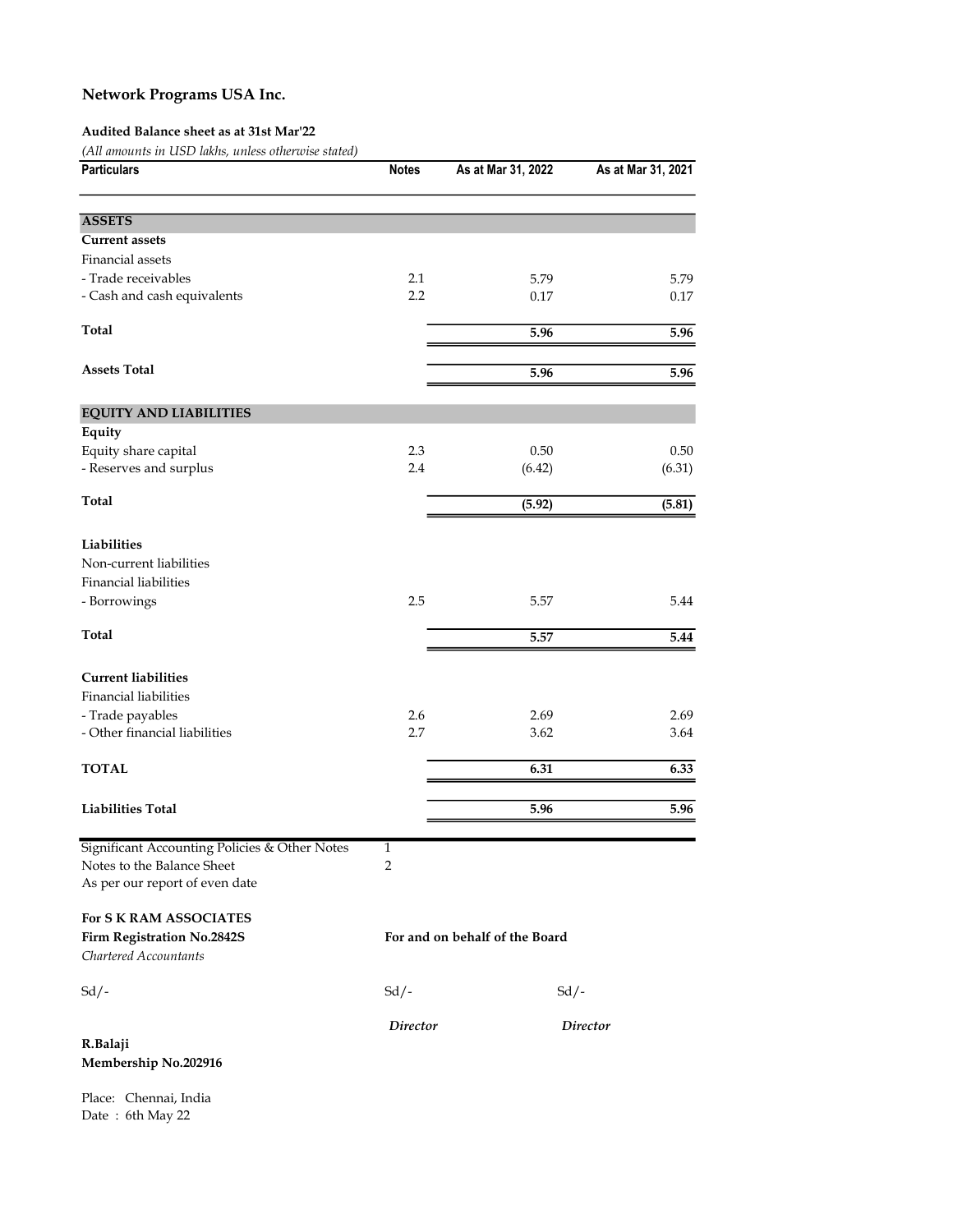## Audited Statement of Profit and loss account for Financial year ended 31st Mar 2022

(All amounts in USD lakhs, unless otherwise stated)

| Particulars                                                                           |                 | Notes For the year ended 31<br><b>Mar 2022</b> | For the year ended<br>31 Mar 2021 |  |
|---------------------------------------------------------------------------------------|-----------------|------------------------------------------------|-----------------------------------|--|
| <b>Continuing operations</b>                                                          |                 |                                                |                                   |  |
| Income                                                                                |                 |                                                |                                   |  |
| Revenue from operations                                                               |                 | $\overline{\phantom{a}}$                       |                                   |  |
| Total revenue (I)                                                                     |                 | $\overline{a}$                                 |                                   |  |
| <b>Expenses</b>                                                                       |                 |                                                |                                   |  |
| Other expenses                                                                        | 3.1             | 0.00                                           | 0.13                              |  |
| Total (II)                                                                            |                 | 0.00                                           | 0.13                              |  |
| Earnings before interest, tax, depreciation and amortization<br>$(EBITDA) (I) - (II)$ |                 | (0.00)                                         | (0.13)                            |  |
| Finance costs (Net)                                                                   | 3.2             | 0.11                                           | 0.12                              |  |
| Profit/(loss) before tax                                                              |                 | (0.11)                                         | (0.25)                            |  |
| Profit/(loss) for the year from continuing operations                                 |                 | (0.11)                                         | (0.25)                            |  |
| Significant Accounting Policies & Other Notes                                         | $\mathbf{1}$    |                                                |                                   |  |
| Notes to the Statement of Profit and Loss Account                                     | 3               |                                                |                                   |  |
| As per our report of even date                                                        |                 |                                                |                                   |  |
| For S K RAM ASSOCIATES                                                                |                 |                                                |                                   |  |
| <b>Firm Registration No.2842S</b>                                                     |                 | For and on behalf of the Board                 |                                   |  |
| Chartered Accountants                                                                 |                 |                                                |                                   |  |
| $Sd$ /-                                                                               | $Sd$ .          |                                                | $Sd$ /-                           |  |
| R.Balaji<br>Membership No.202916                                                      | <b>Director</b> |                                                | <b>Director</b>                   |  |
| Place: Chennai, India                                                                 |                 |                                                |                                   |  |

Date : 6th May 22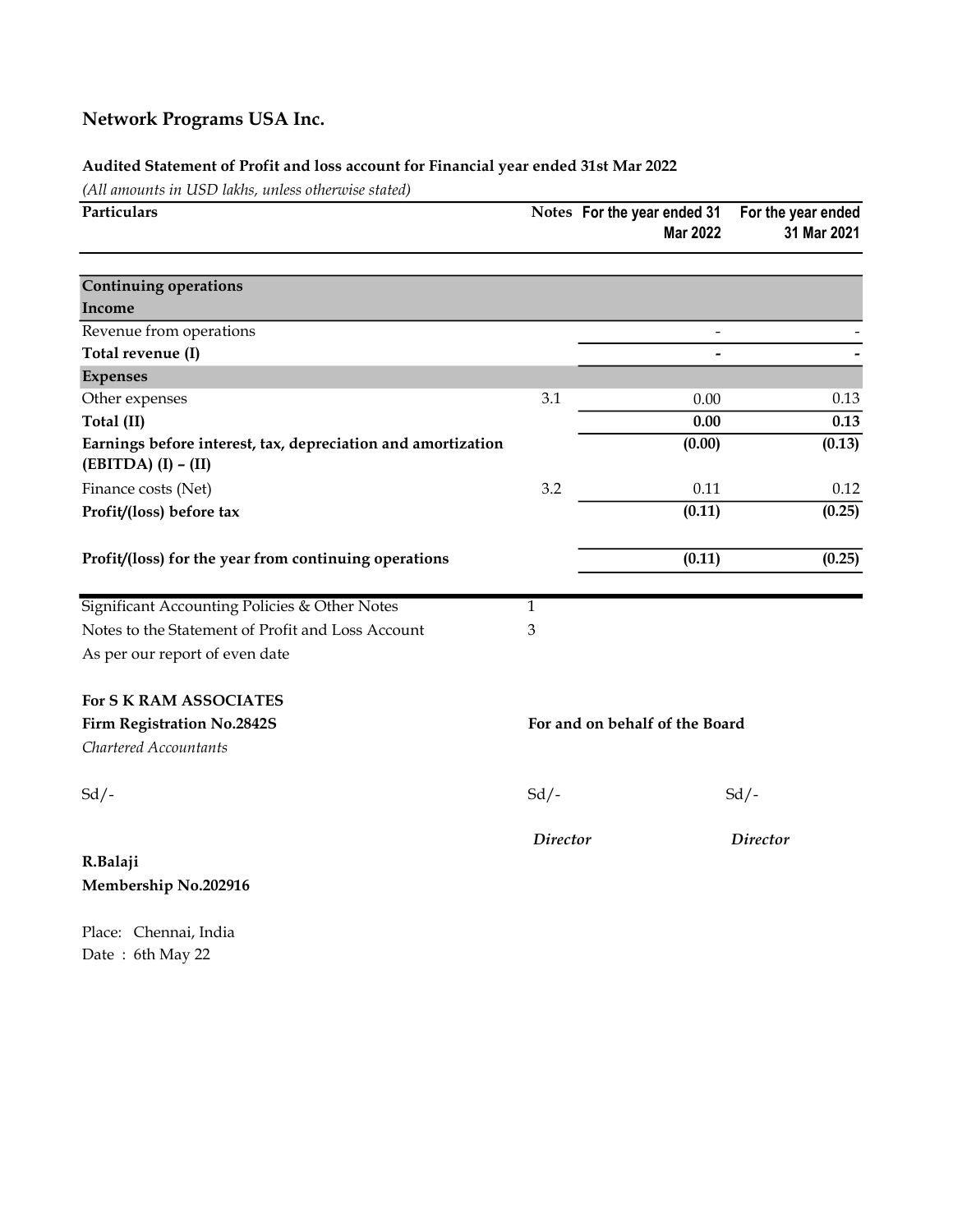## NETWORK PROGRAMS USA INC

## Cash Flow Statement for the year ended

(All amounts in USD lakhs, unless otherwise stated)

| Particulars                                                 | For the year ended             | 31-03-2022 | For the year ended<br>31-03-2021 |
|-------------------------------------------------------------|--------------------------------|------------|----------------------------------|
| <b>Cash flows from operating activities</b>                 |                                |            |                                  |
| Net profit / (loss) for the year before tax Adjustment for: |                                | (0.11)     | (0.25)                           |
| Depreciation on fixed assets                                |                                |            |                                  |
| Operating profit / (loss) before reinvestment of capital    |                                | (0.11)     | (0.25)                           |
| (Increase)/Decrease in Trade receivables                    |                                | 0.00       | (0.00)                           |
| (Increase)/Decrease in current assets                       |                                |            |                                  |
| Increase/(Decrease) in trade and other payables             |                                | (0.02)     | 0.09                             |
| Cash generated from / (used in) operations                  |                                | (0.13)     | (0.17)                           |
| Tax (paid)                                                  |                                |            |                                  |
| Net cash flows from operating activities                    |                                | (0.13)     | (0.17)                           |
| <b>Cash flows from investing activities:</b>                |                                |            |                                  |
| Acquisition of non current assets & CWIP                    |                                |            |                                  |
| Net cash flows from/ (used in) investing activities         |                                |            |                                  |
| <b>Cash flows from financing activities:</b>                |                                |            |                                  |
| Proceeds from Long-term borrowings                          |                                |            |                                  |
| Proceeds from inter-company                                 |                                | 0.13       | $0.16\,$                         |
| Net cash flows from/ (used in) financing activities         |                                | 0.13       | 0.16                             |
| Net Increase/(decrease) in cash & cash equivalents          | 0.00                           |            | (0.00)                           |
| Cash & cash equivalents at the beginning of the year        | 0.17                           |            | 0.17                             |
| Cash & Cash equivalents at end of the year                  | 0.17                           |            | 0.17                             |
| As per our report of even date                              |                                |            |                                  |
| <b>For S K RAM ASSOCIATES</b>                               |                                |            |                                  |
| <b>Firm Registration No.2842S</b>                           | For and on behalf of the Board |            |                                  |
| Chartered Accountants                                       |                                |            |                                  |
| $Sd$ /-                                                     | $Sd$ /-                        |            | $Sd$ /-                          |
| R.Balaji                                                    |                                |            |                                  |
| Membership No.202916                                        | <b>Director</b>                |            | <i>Director</i>                  |
| Place: Chennai, India                                       |                                |            |                                  |

Date : 6th May 22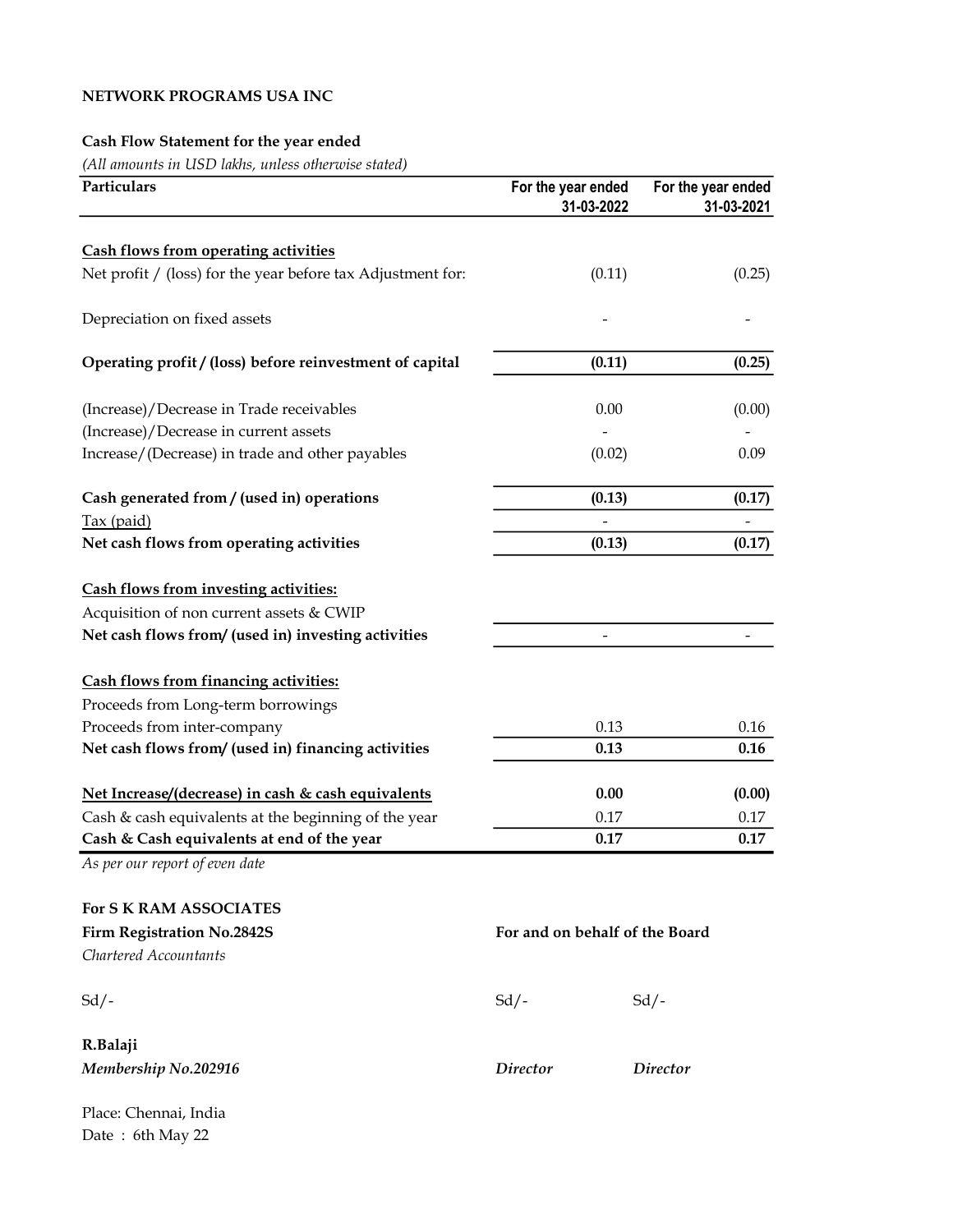## 2. Notes to the balance sheet for Financial year ended 31st Mar 2022

(All amounts in USD lakhs, unless otherwise stated)

| <b>Particulars</b>                                        | As at Mar 31, 2022 | As at Mar 31, 2021 |
|-----------------------------------------------------------|--------------------|--------------------|
| 2.1 Trade receivables                                     |                    |                    |
| Current                                                   |                    |                    |
| Considered good                                           | 5.79               | 5.79               |
| Considered doubtful                                       |                    |                    |
| <b>Total</b>                                              | 5.79               | 5.79               |
| 2.2 Cash and bank balances                                |                    |                    |
| Cash and cash equivalents                                 |                    |                    |
| Balances with banks - current accounts                    | 0.17               | 0.17               |
| <b>Total</b>                                              | 0.17               | 0.17               |
| 2.3 Share capital                                         |                    |                    |
| Issued, Subscribed & Paid up                              |                    |                    |
| 1500 (March 31,2019:1500) equity shares without per value |                    |                    |
|                                                           | 0.50               | 0.50               |
| 2.4 Other Equity                                          |                    |                    |
| Retained earnings                                         | (6.31)             | (6.06)             |
| Profit / (Loss) For The Year                              | (0.11)             | (0.25)             |
| Balance as at the end of the year                         | (6.42)             | (6.31)             |
| <b>Total</b>                                              | (6.42)             | (6.31)             |
| 2.5 Borrowings                                            |                    |                    |
| Non-current                                               |                    |                    |
| Unsecured                                                 |                    |                    |
| Loans and advances from related parties                   | 8.57               | 8.44               |
| Less: Current maturities of long-term borrowings          | (3.00)             | (3.00)             |
| <b>Total</b>                                              | 5.57               | 5.44               |
| 2.6 Trade payables                                        |                    |                    |
| Dues other than MSMED                                     | 2.69               | 2.69               |
| <b>Total</b>                                              | 2.69               | 2.69               |
| 2.7 Other financial liabilities                           |                    |                    |
| Current maturities of long term borrowings                | 3.00               | 3.00               |
| Other accrued liabilities                                 | 0.62               | 0.64               |
| <b>Total</b>                                              | 3.62               | 3.64               |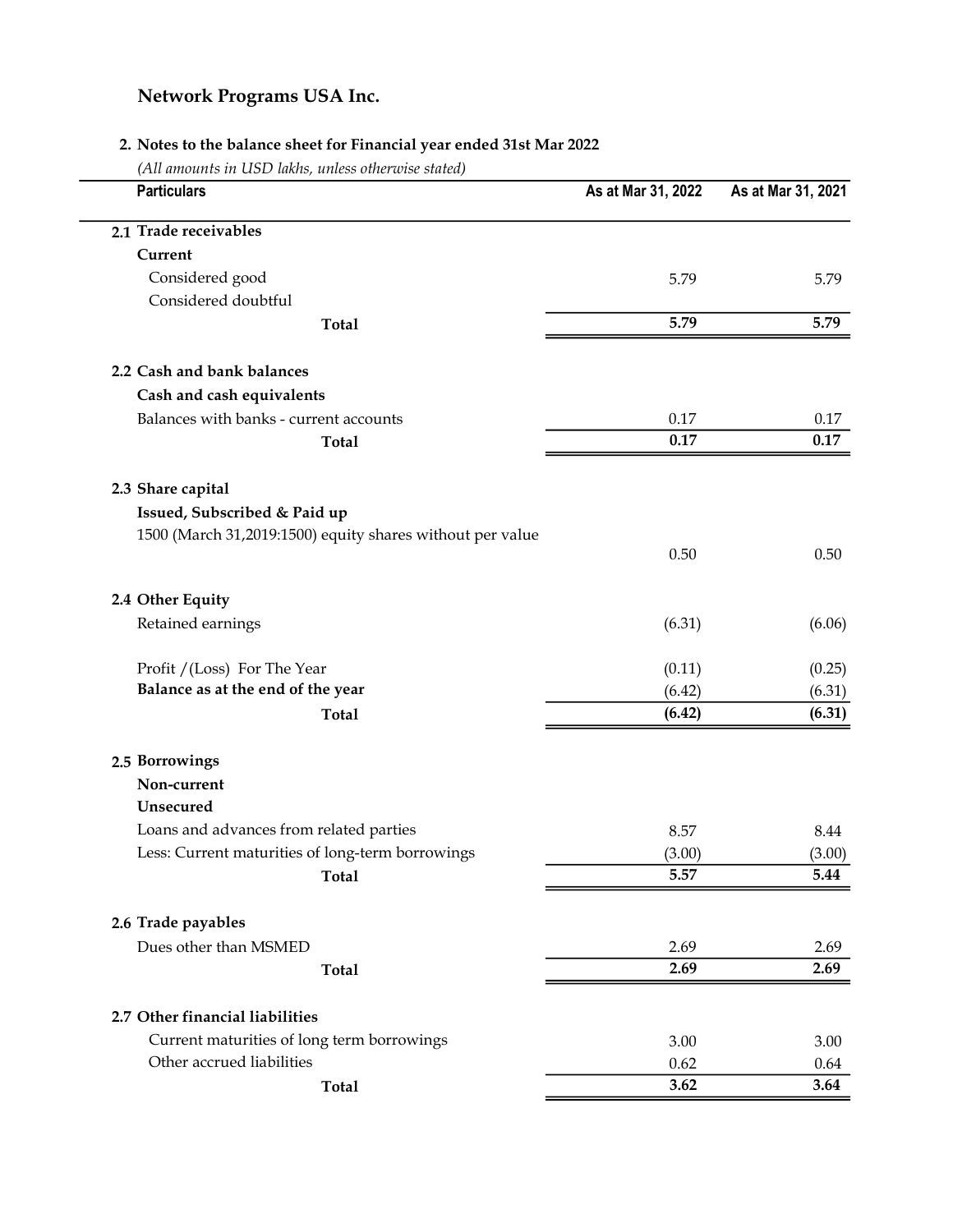## 3. Notes to the Statement of Profit and Loss account for Financial year ended 31st Mar 2022

(All amounts in USD lakhs, unless otherwise stated)

| Particulars                 | For the year ended 31 For the year ended 31<br><b>Mar 2022</b> | <b>Mar 2021</b> |
|-----------------------------|----------------------------------------------------------------|-----------------|
| 3.1 Other expenses          |                                                                |                 |
| Legal and professional fees |                                                                | 0.13            |
| Rates and taxes             | 0.00                                                           |                 |
| Miscellaneous expenses      |                                                                | 0.00            |
| Total                       | 0.00                                                           | 0.13            |
| 3.2 Finance costs           |                                                                |                 |
| Interest                    | 0.11                                                           | 0.12            |
| Bank charges & Commission   |                                                                |                 |
| Total                       | 0.11                                                           | 0.12            |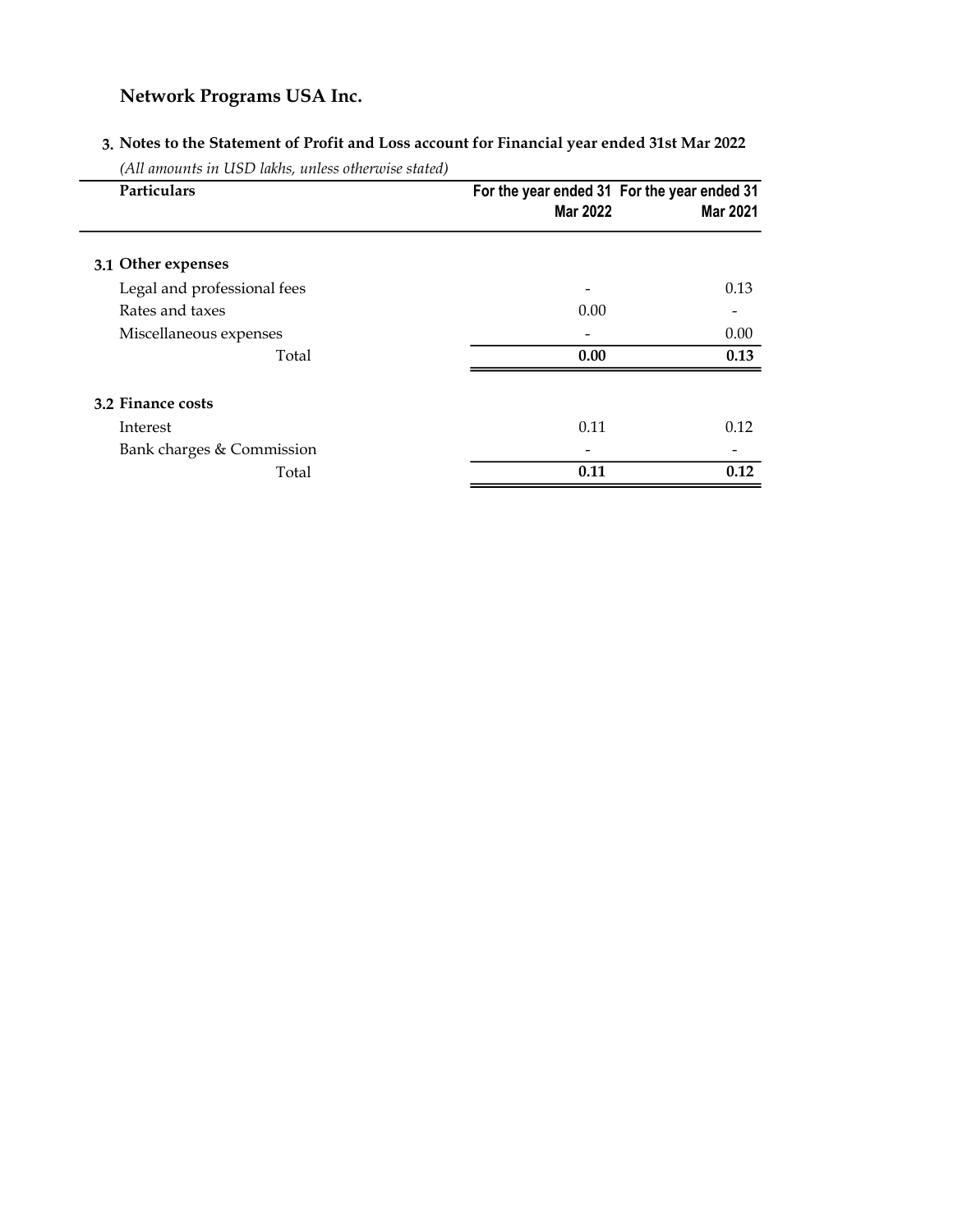#### NETWORK PROGRAMS USA INC

#### 1. Other Notes forming part of Financial Statements for the Year Ended March 31, 2022

(All amounts in US Dollars lakhs, unless otherwise stated)

#### 1.1 Legal status and business activity:

NETWORK PROGRAMS USA INC, a company incorporated under the state laws of Delaware, USA. The company is primarily engaged in rendering software services.

#### 1.2. Tangible Assets:

There is no Fixed Assets in the company.

#### 1.3. Sundry debtors / Sundry creditors / Loans & advances

The company has sought for confirmation from concerned parties in respect of major balances stated at their values shown under sundry debtors, sundry creditors and loans & advances outstanding as at the year end, which is subject to confirmation.

#### 1.4. REVENUE RECOGNITION:

Revenue is generally accounted for on accrual basis and is recognized as follows:

a) Services: Revenue is recognized over the period in which the service is provided.

#### b) Software services:

Revenue on time-and-material contracts are recognized as the related services are performed and revenue from the end of the last billing to the Balance Sheet date is recognized as unbilled revenues.

Revenue from fixed-price and fixed-timeframe contracts, where there is no uncertainty as to measurement or collectability of consideration, is recognized based upon the percentage of completion method. When there is uncertainty as to measurement or ultimate collectability revenue recognition is postponed until such uncertainty is resolved. Provision for estimated losses, if any, on uncompleted contracts are recorded in the period in which such losses become probable based on the current estimates.

#### 1.5. RELATED PARTIES TRANSACTION

Inspirisys Solutions Limited, India Holding company CAC Holdings Corporation Japan Ultimate Holding Company Inspirisys Solutions North America Inc Fellow Subsidiary Fellow Subsidiary Inspirisys Solutions Japan Kabushiki Kaishai **Fellow Subsidiary** Fellow Subsidiary Inspirisys Solutions Europe Ltd UK Fellow Subsidiary Fellow Subsidiary

#### KEY MANAGERIAL PERSONNEL:

Shri. Malcolm F. Mehta Director Shri. Murali Gopalakrishnan Director Shri. Milind Kalurkar Director

#### Name of the Party **Name of the Party Actual**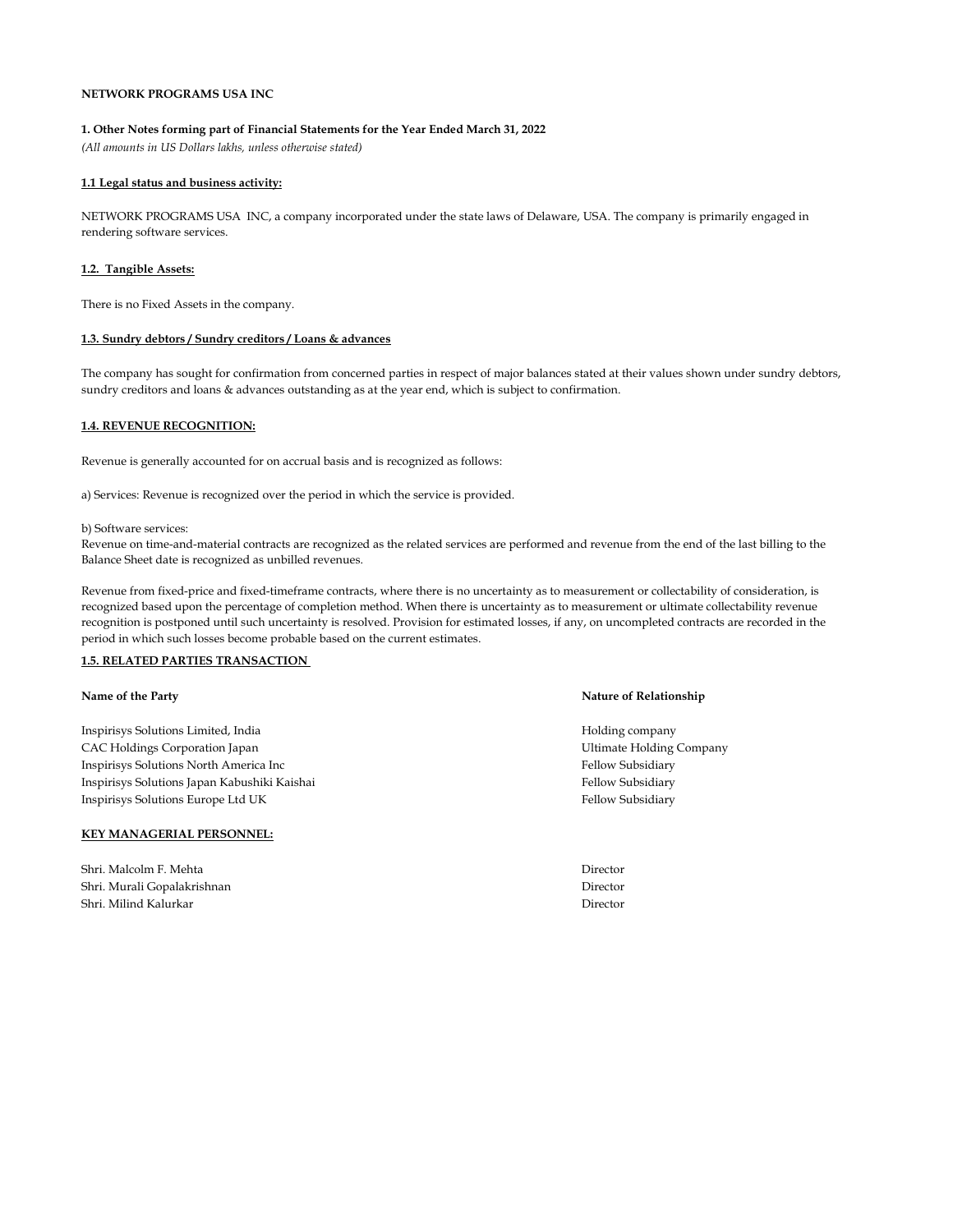#### 1.6. The transactions with its related parties are as follows :

|                | Ultimate |                          |                          |
|----------------|----------|--------------------------|--------------------------|
| Particulars    | Holding  | Holding                  | Fellow                   |
|                | Company  | Company                  | Subsidiary               |
|                |          |                          |                          |
| Purchases      |          | $\overline{\phantom{a}}$ |                          |
|                |          | $\overline{\phantom{a}}$ | $\overline{\phantom{a}}$ |
| Sales          |          | $\overline{\phantom{a}}$ | $\overline{\phantom{a}}$ |
|                |          | $\overline{\phantom{a}}$ |                          |
| Receivables    |          | $\overline{\phantom{a}}$ | 5.78                     |
|                |          | $\overline{\phantom{a}}$ | (5.79)                   |
| Payables       |          | 2.69                     | 5.57                     |
|                |          | (2.74)                   | (5.44)                   |
| Unsecured Loan | 3.00     | $\overline{\phantom{a}}$ |                          |
|                | (3.00)   |                          | $\overline{\phantom{a}}$ |
|                |          |                          |                          |

Note: Item under parenthesis represent previous year figures

#### 1.7. RELATED PARTY INTEREST IN CONTRACTS:

The key persons of the company are neither directly nor indirectly interested in any contract with the company other than the following:

Shri Malcolm F Mehta is the key person of the company and is also the Executive Director of Inspirisys Solutions Limited, the holding company.

#### 1.8. Capital Commitments:

The Company has no capital commitments, which would require disclosure as at March 31, 2022

#### 1.9. Contingent Liabilities:

There are no contingent liabilities as at the balance sheet date, which would require provision or disclosure.

#### 1.10. Earning per Share

The earnings considered in ascertaining the company's basic and diluted earnings per share comprise of the net profit/(loss) after tax . The number of shares used in computing basic earnings per share is the weighted average number of shares outstanding during the year. The number of shares used in computing the diluted earnings per share comprises the weighted average shares considered for deriving basic earnings per share and also the weighted average number of shares if any which would have been issued on the conversion of all dilutive potential equity shares.

#### 1.11. Measurement of EBITDA

The company measures EBITDA on the basis of profit /(loss) from continuing operations. In its measurement does not include depreciation and amortization expense, finance costs and tax expense

#### 1.12. Comparative Figures:

The previous year's balances have been regrouped / reclassified wherever necessary to conform to the current year's presentation.

As per our report attached

For S K RAM ASSOCIATES Firm Registration No.2842S For and on behalf of the Board

## Chartered Accountants

R.Balaji Membership No.202916 Director Director

 $Sd/ Sd/ Sd/-$